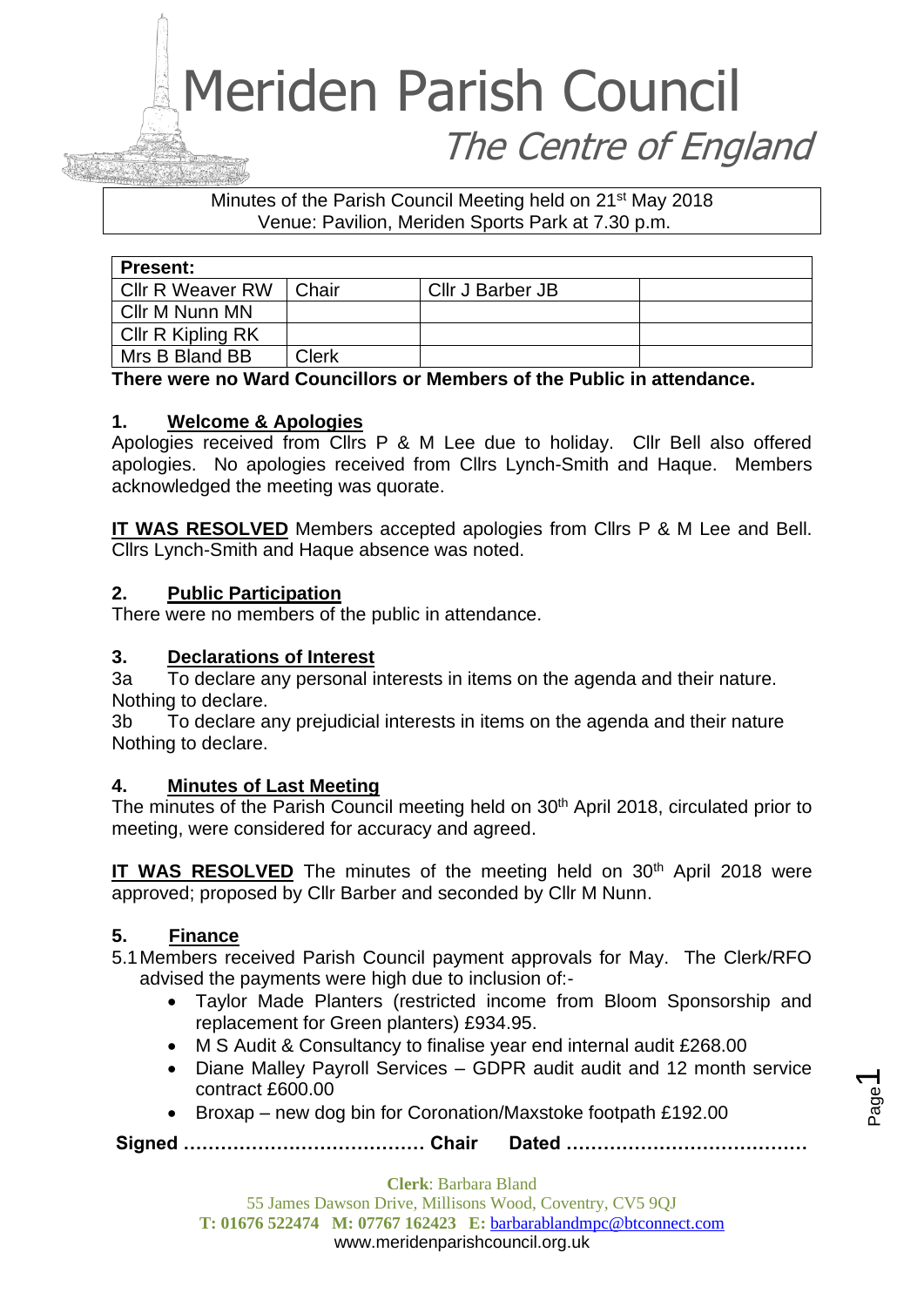

• Boyd Sport & Play for new cricket wicket from reserved restricted capital receipt funds £5,958.00

Meriden Parish Council May payments £11,206.73.

**IT WAS RESOLVED** Cllr Kipling proposed approval for Meriden Parish Council May payments of £11,206.73 seconded by Cllr Barber.

Members received sports park payments approval for May. The Clerk/RFO highlighted Water Plus arrears of £765.31. The reason is direct debits cancelled when Water Plus had system failure with all direct debits automatically cancelled and unable to be reinstated until 1<sup>st</sup> April 2018.

Meriden Sports Park May payments £5,336.92.

**IT WAS RESOLVED** Cllr R Kipling proposed approval of Meriden Sports Park May payments of £5,336.92 seconded by Cllr Nunn.

#### *(Finance Committee Recommendations):-*

5.2 Year End 2017-2018

Members received Year End Accounts and Consolidated Balance Sheet for approval. Chair advised that Chris Edge provided a year end service supporting the RFO to closure year end and start of year processes all of which balance to opening and closing positions.

**IT WAS RESOLVED** Members unanimously approved finance committee recommendation Year End 2017-18.

5.3 Internal Audit 2018-19

Chair reported a successful internal audit and read the following report from Auditor:-

"I have concluded the annual internal audit of the Parish Council and completed the Internal Audit section of the Annual Governance and Accountability Return.

A detailed report on internal control was issued in February 2018 and my conclusion on the overall assurance rating of the systems of internal control is that they are sound. There are no matters to report to members of the Parish Council."

Chair and Members thanked the Clerk/RFO for her diligence and successful concluding year end.

**IT WAS RESOLVED** Members unanimously approved the Internal Audit Report.

5.4 Annual Governance & Accountability Return 2017-18

**Signed ………………………………… Chair Dated …………………………………**

Page  $\boldsymbol{\sim}$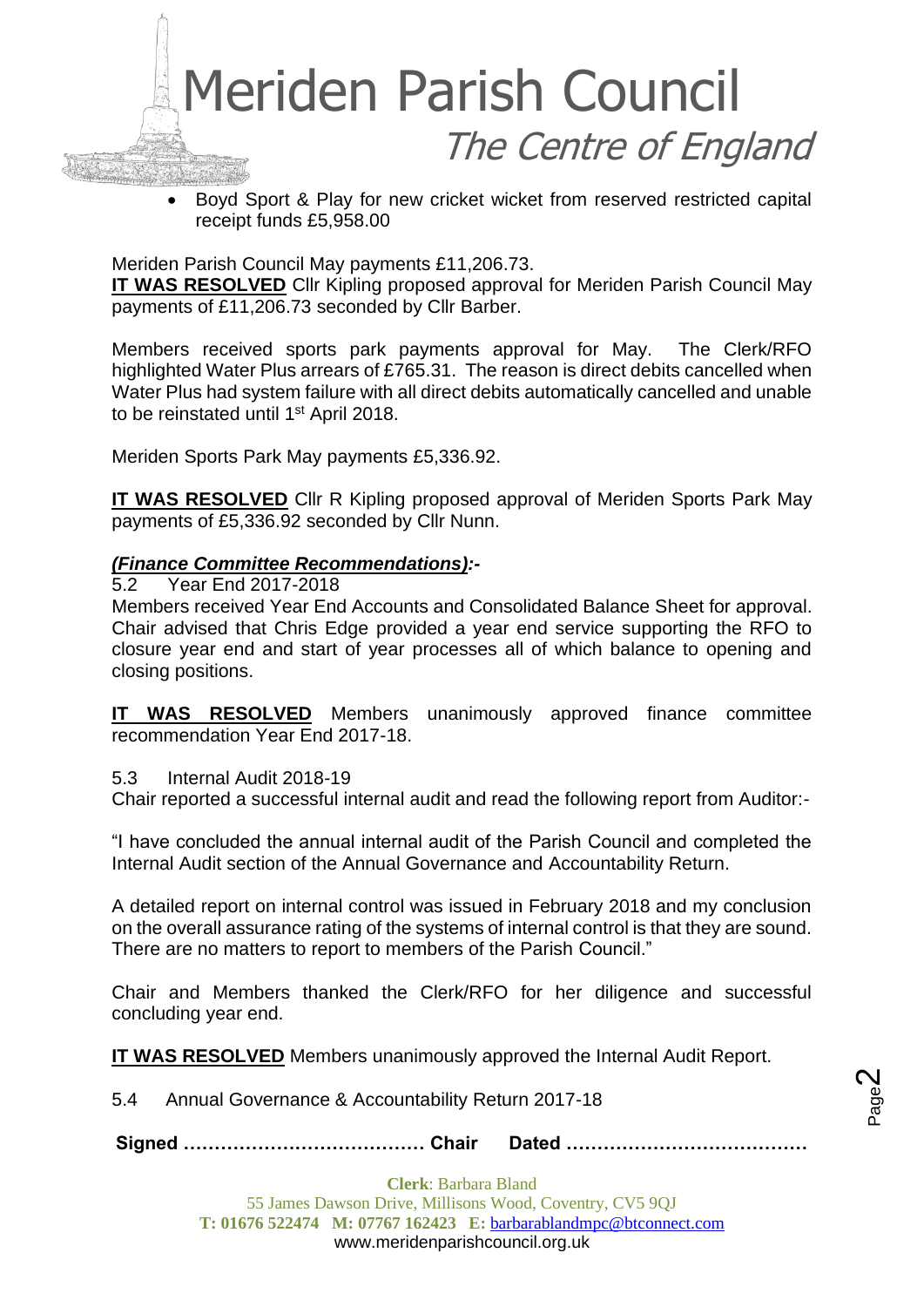

Clerk/RFO presented to Chair the Annual Governance and Accountability Return 2017/18 Part 3; reminding Members that a new external auditor has been appointed who is PK Littlejohn.

5.4(i) Annual Internal Auditor Report 2017-18 (page 3) Members approved the Internal Auditor internal control objectives.

**IT WAS RESOLVED** Members unanimously approved the Internal Auditor internal control objectives.

5.4(ii) Section 1 – Annual Governance Statement 2017-18 (page 4)

Chair read out the Annual Governance Statement objectives 1-9 for Members approval. Members agreed with statement objectives 1-9 and approved the Annual Governance Statement ensuring their responsibility for a "sound" system of internal control.

**IT WAS RESOLVED** Members unanimously approved the Annual Governance Statement objectives 1-9 ensuring their responsibility for a "sound" system of internal control. Proposed Cllr Kipling and seconded Cllr Nunn.

5.4(iii)Section 2 – Accounting Statements 2017-18 (page 5) Members received a copy of the Accounting Statement and approved the content.

**IT WAS RESOLVED** Members unanimously approved the Accounting Statements for 2017-18. Proposed Cllr Kipling and seconded Cllr Nunn.

5.4(iv)Accounting Statements Document request and completion

Members received copies of the additional document request and approved the contents of the completed pack as follows:-

- Bank reconciliation pro forma
- Reconciliation between Box 7 and Box 8 in Section 2 pro forma
- Explanation of variances pro forma
- Contact details

**IT WAS RESOLVED** Members unanimously approved the document request listed above to support the Annual Governance Statements to PK Littlejohn.

5.5 GDPR (General Data Protection Regulation) Briefing/Emails

Chair advised she and the clerk attended a WALC briefing; what MPC has undertaken with audit and a work in progress for compliance is all well and good. The Government however are implementing part 2 which has resulted in the DPO requirement to be withdrawn. There is significant priority for **all** Members to be using their parish council

**Signed ………………………………… Chair Dated …………………………………**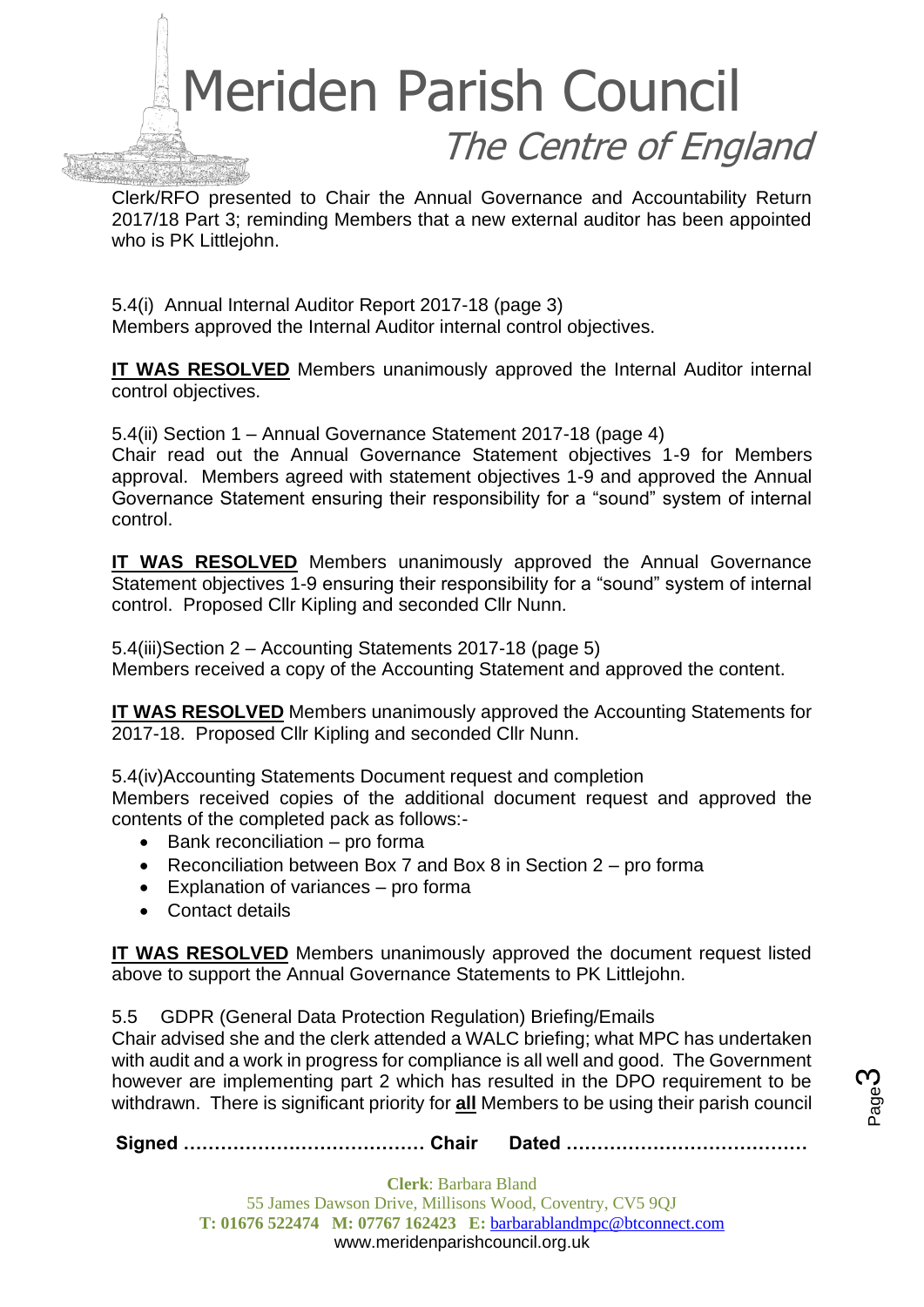# Meriden Parish Council The Centre of England

registered addresses with immediate effect; it should be noted that any FOI request could invoke all private emails from personal email accounts that have been use for parish business will be included in the FOI request.

**Action**: Clerk to liaise with Members and monitor. Working group comprising RW/JB/BB to arrange date for first meeting and programme of works.

5.6 Review of Financial Regulations/Standing Orders (finance committee delegated Powers

Chair advised a review of financial regulations and standing orders will be undertaken by the finance committee for GDPO compliance purposes notably to include emails and internal control for electronic bank payment authorisation.

**Action**: Finance Committee

5.7Review of Risk Register (finance committee delegate powers)

Clerk/RFO advised that a review of risk register to enable better insurance coverage; both parish council and sports park are coming out of a 5 year insurance agreement and part of the risk management has been to go out to tender to get an improved deal. The asset register to be updated.

**Action**: Finance Committee and clerk/RFO liaison with insurance providers.

**IT WAS RESOLVED** It was resolved that Members unanimously approved finance committee recommendations and acknowledged the work of the group.

#### **6. Progress Reports**

6.1 Village Hall Management Committee Nothing to report.

#### 6.2 War Memorials

The clerk advised that quotations for the cleaning and repairs of the Memorial have been received. It is significant cost with the expectation of the PCC for MPC to not only pick up both parties legal costs but PCC surveyor costs too. With the transfer to MPC there is considerable financial liability to bring the War Memorial up to a satisfactory standard instigating repairs, site tidy, tree works, drainage clear out and building works to enable inclusive accessibility. The Parish Council Solicitor continues discussions with the PCC. The suggestion has been made for both parties to pay their own legal and professional costs; with the remaining War Memorial Fund being transferred to the Parish Council as a contribution to the maintenance required that has not been carried out for many years.

**Action: Clerk to liaise with Ms Stockham regarding both parties meeting their own legal and professional costs; sourcing external funding and completing grant application; obtaining quotations for Memorial Cleaning and work required.**

**Signed ………………………………… Chair Dated …………………………………** 6.2(i) Heritage Monuments & Memorial Funding Referred to under cover of item 6.2 above.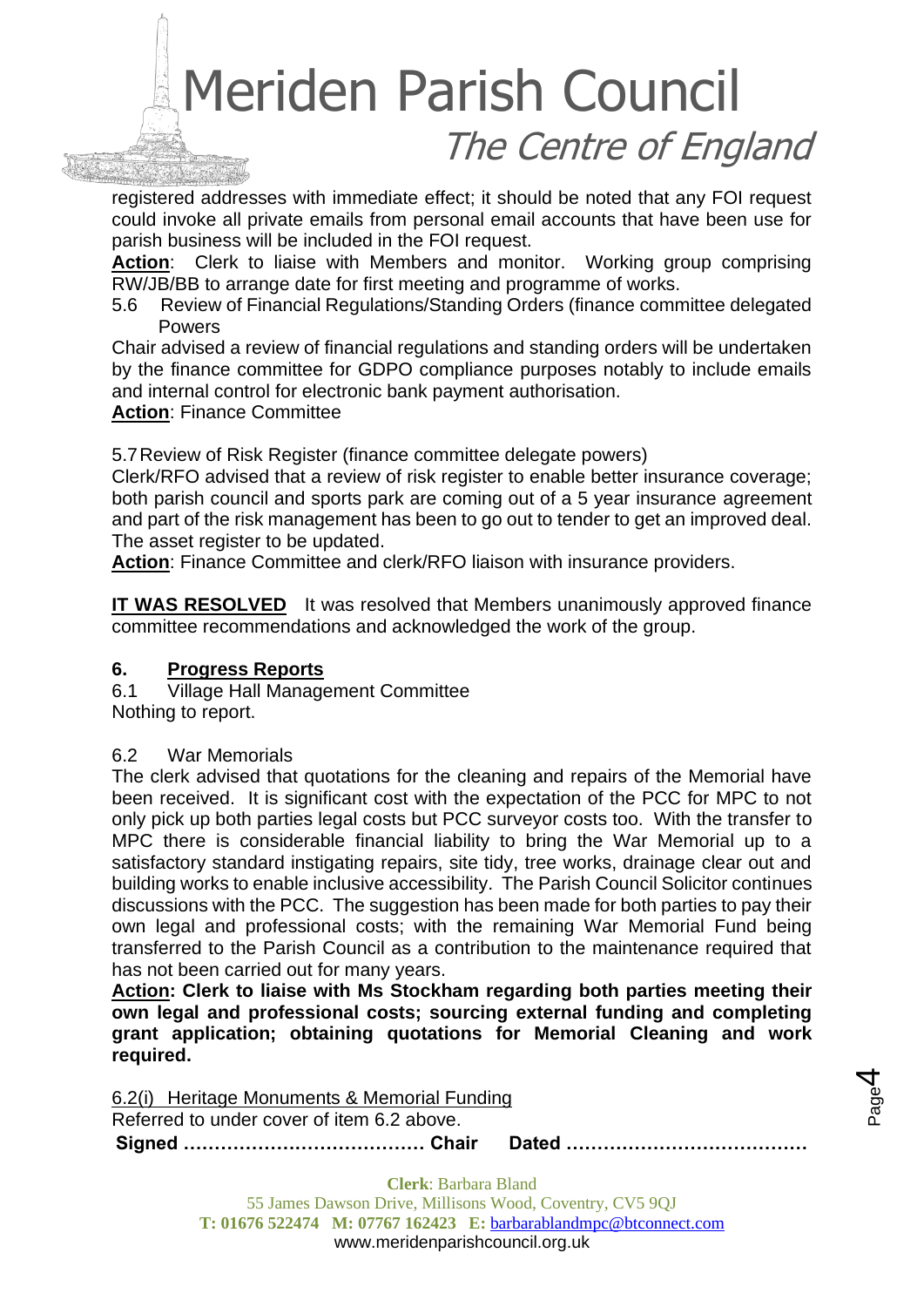

#### 6.3 Meriden Pool

Clerk reported there have been significant complaints regarding the handling of the Pool works and treatment of the wildfowl.

The project has fallen behind schedule and a meeting with Head of Service is scheduled for 23<sup>rd</sup> May for update and Murlac actions. The parish council has expressed its concerns regarding contractor and non-action regarding tree works and wall repairs.

#### **Action: Chair/Clerk to provide update for June meeting.**

6.3(i) Red Kite Management Plan & Suez Funding Nothing to report.

6.4 Allotments Noting to report.

6.5 Footpaths/Forum Nothing to report.

6.6 Quarries Liaison Group The next meeting is scheduled for  $4<sup>th</sup>$  June 2018.

6.7 Solihull Area Committee Nothing to report.

6.8Tree Wardens & TPO List Nothing to report.

6.9 Community Surgeries

**Community Surgery 16th April 2018 - Pavilion**

Facilitated by Barbara Bland with **2 residents in attendance.** 

• Speeding traffic Hampton Lane. Disappointment that mobile speed sign trials are no longer programmed for 2018. **Action: BB to write to Davinder Chohan advising of new residents group and** 

**endorsing traffic management. Action: BB to write to Ashley Prior requesting assistance with traffic calming initiatives for hotspots outlined in parish council report.** 

• Concerns that HGVs are using Hampton Lane and wider parish highway networks; unbeknown to parish council and residents, Shepherds Lane was closed for resurfacing works which meant all HGVs were diverted through Meriden via Hampton Lane for a 2 week period.

**Action: BB to contact SMBC & NWBC & WCC to request joined up working and communication to residents of potential traffic diversions affecting residents.**

• Concerns regarding windblown dust from Quarry Operators settling on Meriden Hall Park homes. Samples and photographs collected as evidence.

**Signed ………………………………… Chair Dated …………………………………**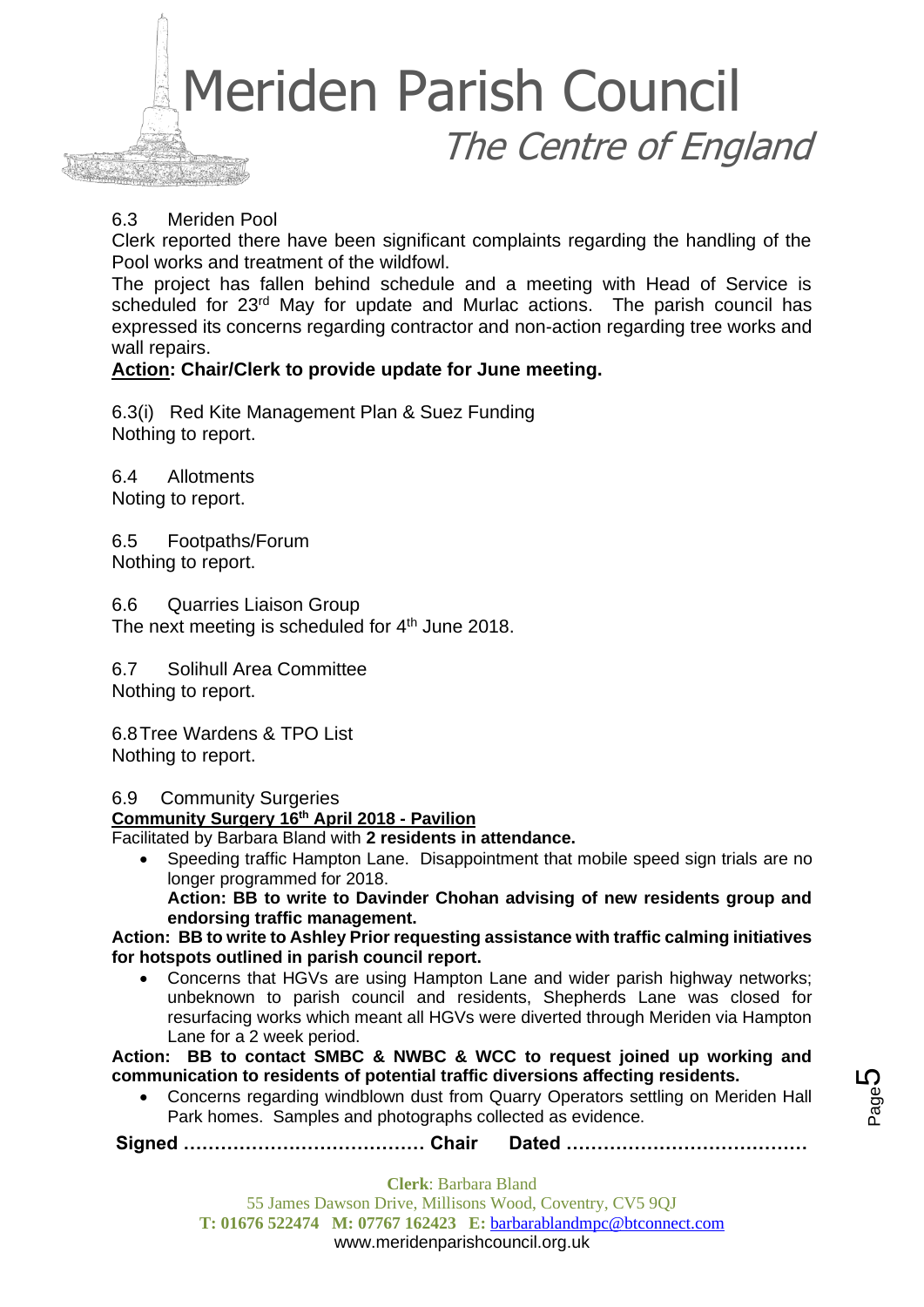## Meriden Parish Council The Centre of England

#### **Action: Residents to call all incidents into EA.**

• Concerns raised regarding potential planning application for additional park homes to be sited on walled garden and car park. **Action: Clerk to monitor.**

#### **Community Surgery 14th May 2018 - Library**

There were no members of the public in attendance. However emails and telephone calls received regarding:-

- Meriden Pool concerns for wildfowl.
- Meriden Pool contractors over-running timeline suggested to finish project
- Meriden Pool silt storage on field with odour and flies affecting public

**Action: All above discussed with Chris Barr, Head of Service SMBC. Murlac Contractors to be contacted and update provided.**

• Strawberry Fields Rat infestation assistance required.

**Action: Emailed concerns and request for assistance to Connect for attention of public health. Awaiting response.**

6.10 Community Speed Watch Nothing to report.

6.11 HS2 Nothing to report.

6.12 Meriden Sports Park Quarterly Update

On 14<sup>th</sup> May the Pavilion suffered a total power failure due to an outage by Western Power on Hampton Lane traced to fractured cabling between the park and BT Exchange with diggers and works being carried out on park front verges over that week. A temporary supply was put into the Pavilion for 15<sup>th</sup> May but repairs were not completed until 2am on 16th May. The loss of power to the building made it impossible to access and open roller shutter doors; the alarm system and CCTV had to be powered down which made the building vulnerable. Additionally SMBC had put all Parish and Town Councils on red alert due to traveller incursions and evictions from Smiths Wood and Castle Bromwich; who were being tracked heading towards Meriden. The travellers set up camp illegally in Balsall Common and whilst eviction notices were being applied for our own intelligence suggested "the park was being checked out for access via the service gate". Meanwhile the security system was powered back up and activated however the CCTV system gave up and was not recording. Directors took the difficult decision to close the park forthwith and it remained locked for 4 days for which SMBC and Police applauded our swift action in what was proving a difficult week for the Local Authority and Parish Council. The park reopened on 22<sup>nd</sup> May fully operational.

The Chair and Clerk will be attending a CEO briefing event at SMBC on 23rd May regarding the handling of any traveller incursion on private land.

**Signed ………………………………… Chair Dated …………………………………**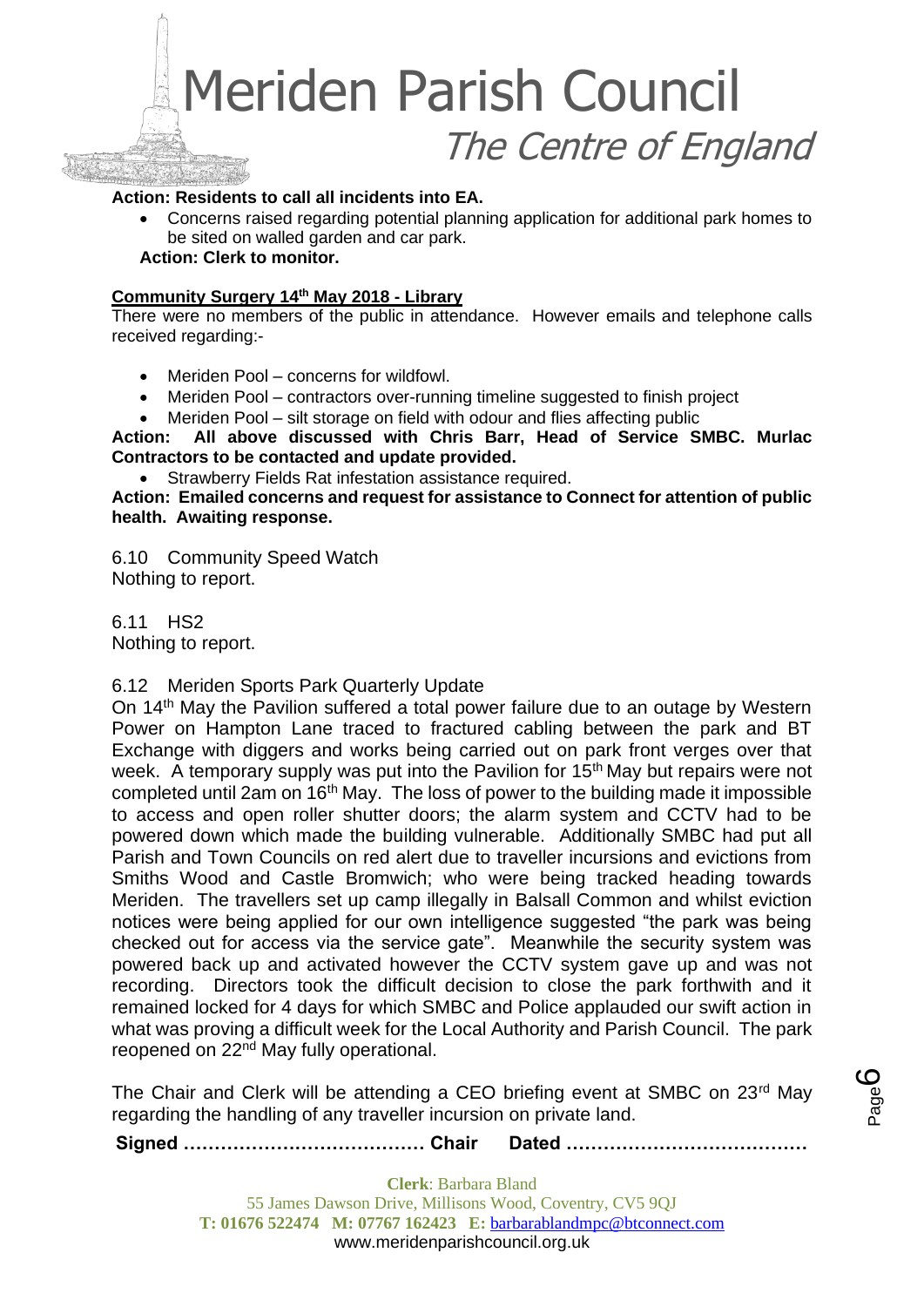

Chair acknowledges the work of Cllr Barber who has been instrumental in keeping the public informed and popping in and out to ensure all was secure. Members unanimously thanked Cllr Barber for his effective management of a difficult situation.

#### **Action: Clerk to engage Patrol Alarms to look at cost of improving CCTV.**

Chair reminded Members that with the freehold transfer from SMBC of the park imminent to the parish council, consideration should be given to the responsibility of landlord and having an appropriate security system in place. Chair and Cllr Barber had met with Patrol Alarms and received recommendations for system improvements. A quotation had been received but not evaluated however the cost was in the region of £7,000. Discussion continued and consideration was given to the parish council position of landlord; chair proposed 50% of the cost for a new system be met by the parish council. Members agreed in principle subject to further discussion with Patrol Alarms, detail specification and quotation to be received for next meeting and a letter be sent to the Trustees for their consideration of financial assistance.

**IT WAS RESOLVED** Members approved an in principle decision to part fund a new security system as Landlord of Meriden Sports Park subject to further discussion with Patrol Alarms, detail specification and quotation to be received for next meeting and a letter be sent to the Trustees for their consideration of financial assistance.

6.13 Meriden Sport & Recreation Trust Update Nothing to report.

#### **7. Clerk's Report**

Members received report prior to meeting and no questions were raised.

#### **8. District and Ward Councillor Reports**

No District Councillors in attendance.

#### **9. Correspondence & Communication**

Nothing to report.

#### **10. Meriden Village Matters**

10.1 Library Update Nothing to report.

10.2 Village Commemoration WW1 Nothing to report.

10.2(i) WW1 Poppy Memorial Site Nothing to report.

**Signed ………………………………… Chair Dated …………………………………**

Page  $\blacktriangleright$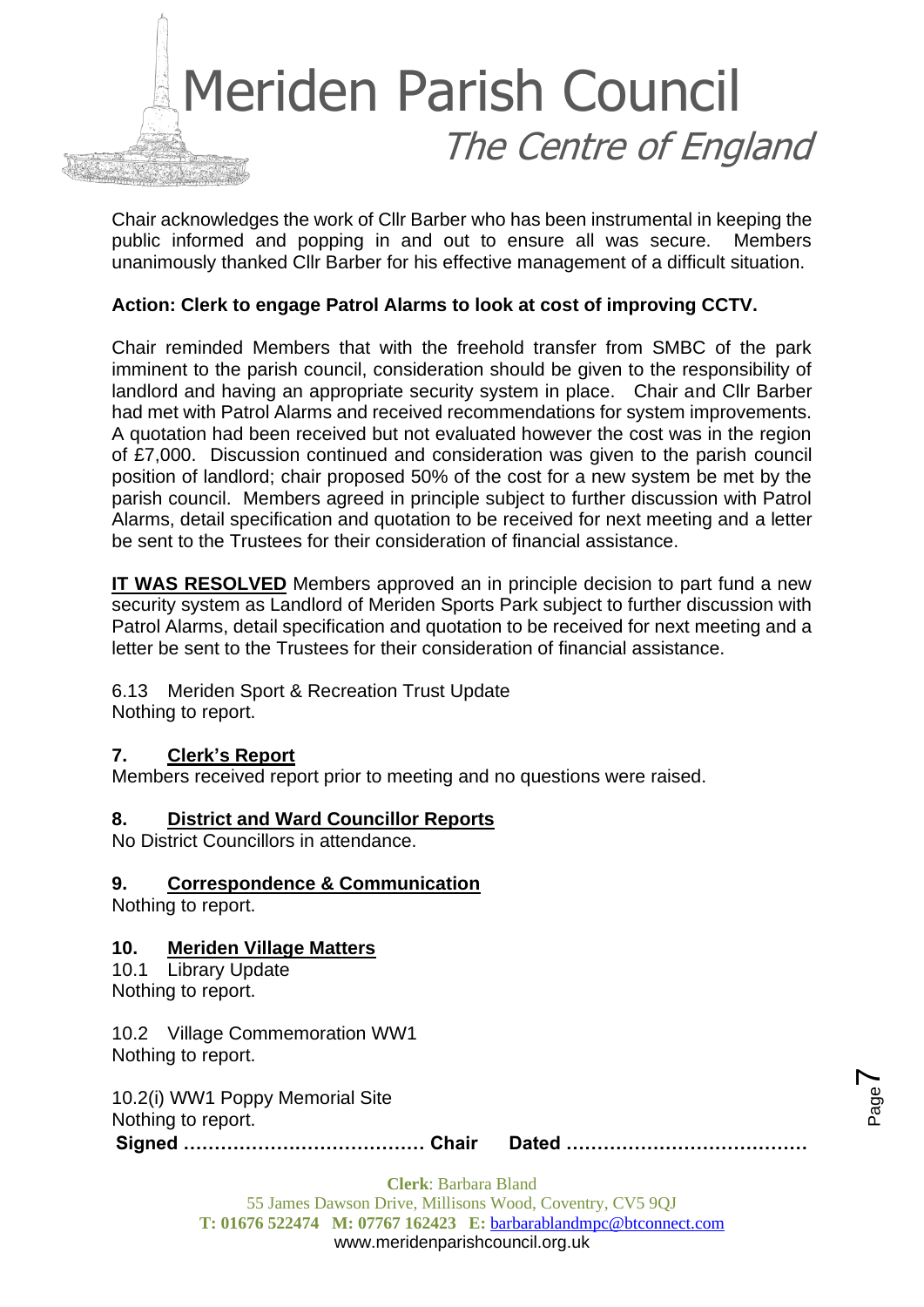

10.3 Meriden Gate Nothing to report.

10.4 Taylor Wimpey (Transfer of Allotments/freehold land) Nothing to report.

10.5 Highways Nothing to report.

10.5(i) Grit Bins Nothing to report.

10.6 Land Registry & Ownership Nothing to report.

10.7 Litter Nothing to report.

10.8 Mobile Mast Update Nothing to report.

10.9 Local Council Award Scheme Nothing to report.

10.10Meriden Public Transport Nothing to report.

10.11 Funday Sunday Nothing to report.

#### **11. Planning Matters**

11.1 Neighbourhood Planning Update Chair and Cllr M Lee have successfully secured Locality Funding and await grant acceptance documentation.

11.1(i) Locality Funding Bid Please refer to 11.1 above.

11.2 Neighbourhood Community/Ward Action Plan Nothing to report.

**Signed ………………………………… Chair Dated …………………………………** 11.2(i) Highways Evidence Nothing to report.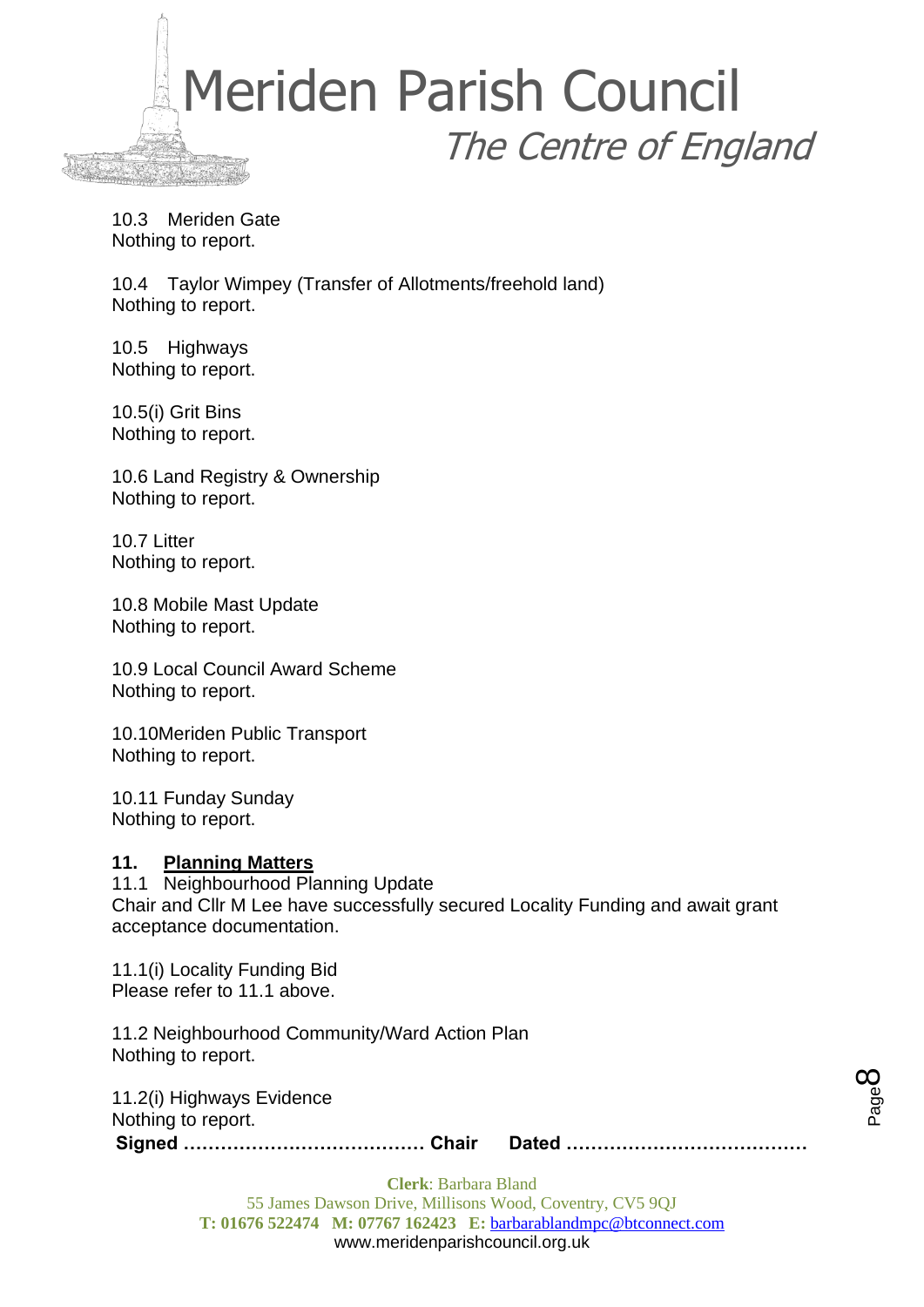

11.3Solihull Local Plan Review Nothing to report.

11.4Planning Application Status Updates Cllr Nunn provided an update of parish notification status on the following:-

PL/2018/01409/PNCURE De Mulder Enterprises Ltd Fillongley Road Questionable application considering Fairview recent problems.

PL/2018/01426/PPFL De Mulder Enterprises Ltd Fillongley Road No objection

PL/2018/01140/PPFL The Firs No objection

PL/2018/01304/PPFL Grand View Birmingham Road Millisons Wood Members comments as follows:- On the application form, question No 18, the answer is NO but should be YES. Why it is just not knocked down and build a bungalow? This is another case of planning via the back door.

PL/2018/01293/PPFL Quarry Area Birmingham Road Matt - should we suggest that a condition be added to return land to previous state?

PL/2018/01241/PPFL

45 Strawberry Fields

Members comments as follows:-

A letter of opposition. It states in the application that there is a wall to the North; when was this built and did they have planning permission? This is the last piece of Whittell's Way/Fordrough an historic right of way that was taken out of greenbelt policy by SMBC in 2013; subsequently this decision has given rise to planning applications for unused land to become private gardens with no acknowledgement of Meriden's eroding heritage.

**Action: Cllr Nunn to place comments on SMBC planning portal. Clerk and Cllr Nunn to carry out reccy and draft suitable response to 45 Strawberry Fields.**

#### **13. Parish Council Development Day**

The next Council Development Day is scheduled for Monday 18th June at 6.30p.m at Pavilion.

**Action: All**

#### **14. Annual Parish Assembly**

**Signed ………………………………… Chair Dated …………………………………** Nothing to report.